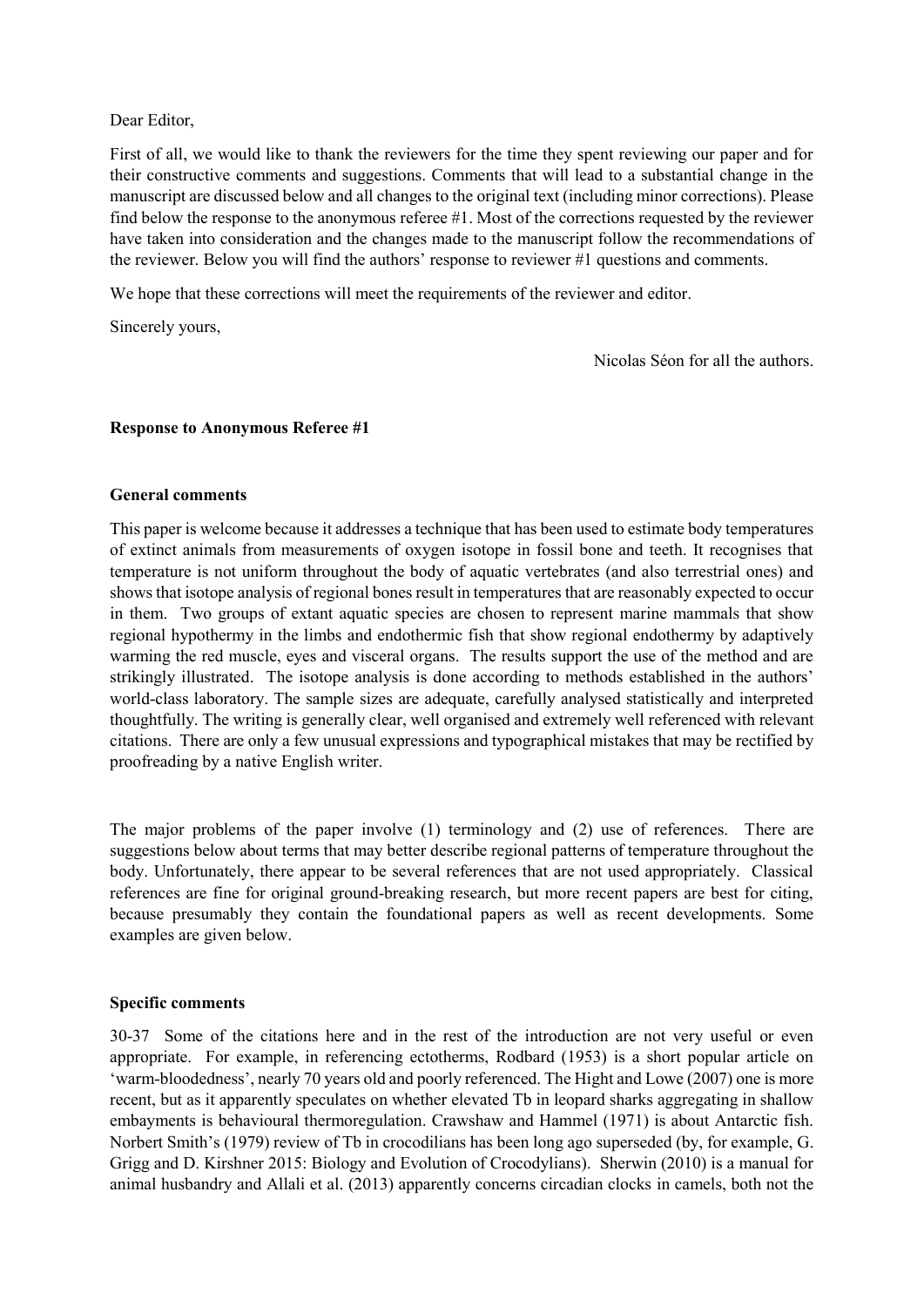best references for thermal physiology. The introduction would be better if no references were given for generally accepted facts than old specific references that provide little support for the points that the authors are making. Alternatively, more recent reviews on ectothermy and endothermy could be used, for example the Oxford Scholarship 'Ecological and Environmental Physiology Series'. The authors should carefully review the appropriateness and utility of all references in the paper, not only those in the introduction.

As recommended, we have removed inappropriate references or references that are too old and associated with generally accepted facts (Rodbard, 1953; Crawshaw and Hammel, 1971; Smith, 1979; Hight and Lowe, 2007; Schmidt-Nielsen et al., 1966; Bennett et al., 1993; Sherwin, 2010; Allali et al., 2013; Nicol, 2017). We now cite more recent articles in the introduction:

Line 32: Carey et al., 1990

Line 32: McMaster and Downs, 2013

60-63 (also lines 234-235) Here it is essential to provide a citation or two for actual data for regional heterothermy in extant animals.

The following citations were added to line 63: Tomilin, 1950; Carey and Lawson, 1973; Carey, 1982

For lines 234-235,

"Detailed intraskeletal  $\delta^{18}O_p$  mapping allows to document regional heterothermies in marine vertebrates. Calculated  $\delta^{18}O_p$  derived temperatures are consistent with temperature heterogeneities recorded by classical methods."

Was changed into

"Detailed intraskeletal  $\delta^{18}O_p$  mapping allows regional heterothermies in marine vertebrates to be documented. Calculated  $\delta^{18}O_p$ -derived temperatures are consistent with temperature heterogeneities recorded by classical methods (Tomilin, 1950; Carey, 1982; Graham and Dickson, 2001)" at line 251.

71-74 The groups of animals in the study are classified as either 'homeothermic endotherms' or 'poikilothermic endotherms'. Many would consider the first case misleading, because marine mammals are not wholly homeothermic, but regionally hypothermic, as the authors demonstrate. Also the second case of warm organs in fish seems like a contradiction in terms. 'Poikilotherm' meaning variable temperature is rarely used lately, and for good reason. For example, normal ectothermic fish living in the deep sea cannot be called poikilotherms because their body temperatures are constant. What is important here is that the mammals studied here have cool limbs and the fish have some warm organs. Therefore I would recommend redefining the groups in your study as two types of 'regional heterotherms'. 'Regional' is important to distinguish it from 'temporal heterotherms' which are endotherms that enter hibernation or torpor. In this study, the mammals allow the appendages to cool and the fish warm certain organs. This is simply defined and does not need special titles. You might label sections 4.2.1 'Marine mammals' and 4.2.2 'Endothermic fish'. In any case, avoid the term 'poikilotherm' and its variants.

As requested by the reviewer, the two groups initially named "homeothermic endotherms" and "poikilothermic endotherms" were respectively changed into "Marine mammals" and "Endothermic fish". The term "poikilotherm" is avoided in the rest of the text.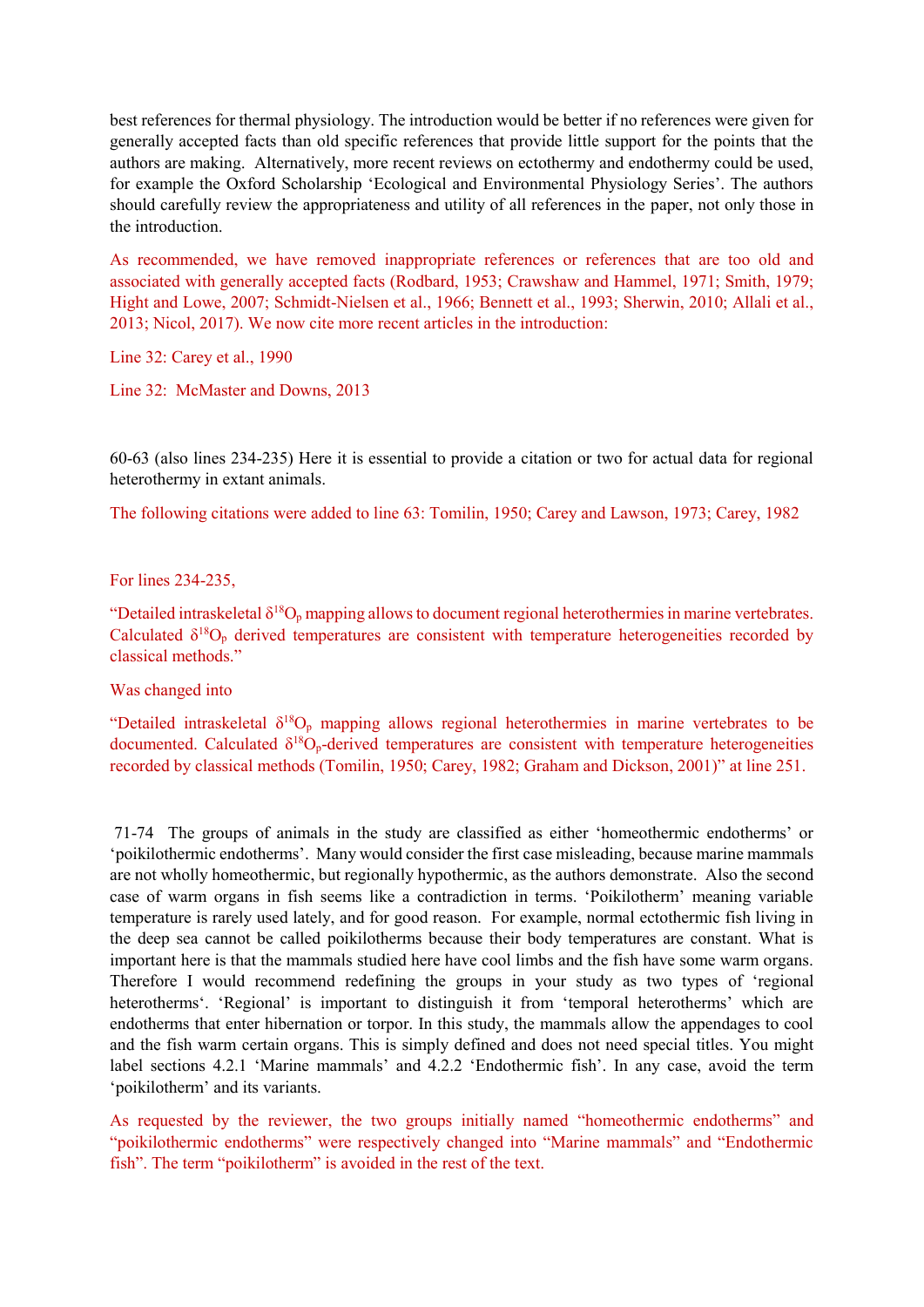According to the reviewer's comment, the subtitle "4.2.  $\delta^{18}O_p$  variations linked to regional heterothermies in homeothermic and poikilothermic endotherms" was replaced by "4.2.  $\delta^{18}O_p$  variations linked to regional heterothermies".

144-9 Please explain in greater detail the possible reasons for the differences in predicted temperatures in teeth of fishes and mammals. One would expect that tuna teeth would form under cold conditions, because tuna respire by ram-ventilation in which the seawater constantly flows in and around their teeth. In contrast, marine mammals have closed mouths. Yet the temperatures derived from isotopes are the opposite to expectations.

The teeth of fish and mammals (especially cetaceans) record different stages of the animal's life. Although tunas breathe by ram-ventilation and therefore in cold conditions, the high efficiency of the *rete mirabile* present near the gills allows a cranial body temperature to be maintained higher than that of the surrounding water (Graham and Dickson, 2001). This explains why we get high mineralization temperature estimates from isotopes. In order to be more precise, we have added the following text to lines 212-215:

"The  $\delta^{18}O_p$  values of the teeth indicate that they mineralized at a significantly higher temperature than the fins and the posterior part of the axial skeleton. This is the result of the high efficiency of the *rete mirabile* present near the gills which limits the heat losses associated with ram ventilation (Graham and Dickson, 2001). "

For dolphins, the isotopic composition of the teeth records all the animal life from its development *in utero* to its death. The main part of the tooth is mineralized during the early stages of the animal's development. We have added this following text to lines 153 - 159:

"Indeed, young dolphins breast-feed during the first 12 to 18 months of their life and ingest mother milk that is <sup>18</sup>O-enriched compared to environmental water (Wright and Schwarcz, 1998). Furthermore, odontocetes possess only one generation of teeth that grow a little bit each year until they reach their adult size. It is thus expected that the oxygen isotope composition of teeth is influenced by the 18Oenriched mother milk unlike bones which are continuously remodelled, thus erasing the isotopic signal of the early animal's development. Due to the small size of the available teeth, we have sampled and analysed the whole teeth; the  $\delta^{18}O_p$  values integrate the early stages of the animal's development during which it was breast-feed."

Also, please give a little more detail about remodelling of fish bone. I was not aware that this occurs (=do not know the citations), so please point out how it differs from the amniote paradigm involving secondary osteons.

Bone remodelling was documented in tunas and swordfish (Meunier and Huysseune, 1992; Atkins et al., 2014). What is striking is that bone remodelling occurs in cellular (tunas) and acellular (swordfish rostrum) bones but secondary osteons are present in both. Bone remodelling in fish is still poorly known and needs to be better evaluated and compared to that of mammals (Witten and Huysseune, 2009), which is out of the scope of this paper. From an isotopic point of view, the two processes lead to the incorporation of renewed oxygen. We have therefore added the reference (Meunier and Huysseune, 1992) so the readers can refer to it, but did not add further discussion in the text.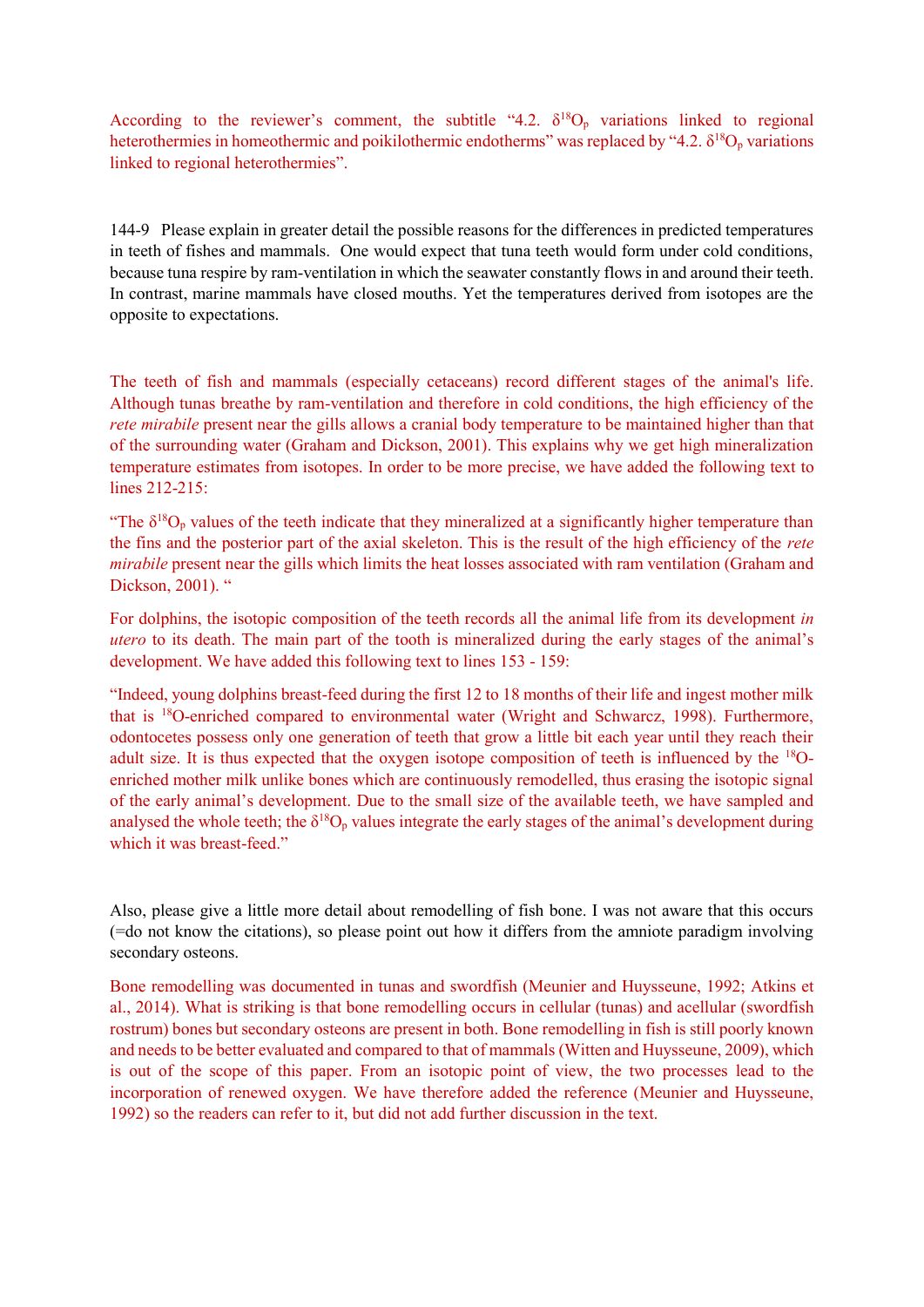225-231 This final section seems to undermine the whole approach by suggesting the basis for the technique is not up to date.

The first sentence of the final section is indeed misleading and we have changed it to:

"Intra-skeletal variability resulting from regional heterothermies can lead to overestimate seawater temperature or underestimate  $\delta^{18}O_{sw}$  values when applying existing fractionation equations that have been established assuming an isotopic homogeneity of the skeleton, to isolated skeletal elements (Fig. 3A, B)."

Please clarify this section by evaluating how much the equations differ and what is the magnitude of the difference.

The sentences of this section (Lines 237 to 244) already document the magnitude of the difference in both marine temperature and  $\delta^{18}O_{sw}$  estimates.

Would the study be compromised in its conclusion?

Our study documents and interprets  $\delta^{18}O_p$  differences in terms of regional heterothermies, so that our results and their interpretation are not compromised by pre-existing fractionation equations established for cetaceans. Nevertheless, our study draws attention to previous palaeoceanographical studies which did not consider intra-skeletal  $\delta^{18}O_p$  variability caused by regional heterothermies. As a result, their palaeoenvironmental reconstructions (seawater temperature and  $\delta^{18}O_{sw}$  values) might be inaccurate depending on which skeletal element they analysed and interpreted.

# **Technical corrections**

35 Delete 'and thermolysis'. This word means breaking down tissue or cells with heat. It is not appropriate.

"And thermolysis" was removed.

38 Instead of 'non-normothermic conditions is extremely…', I suggest 'at ambient temperatures below the thermal-neutral zone can be…'.

"non-normothermic conditions is extremely…" was changed by "at ambient temperatures below the thermo-neutral zone can be extremely…"

44 Instead of 'thermometer reading' use 'thermometry'.

"Thermometer reading" was changed by "thermometry"

52 I think that both food and water would be taken in by both groups.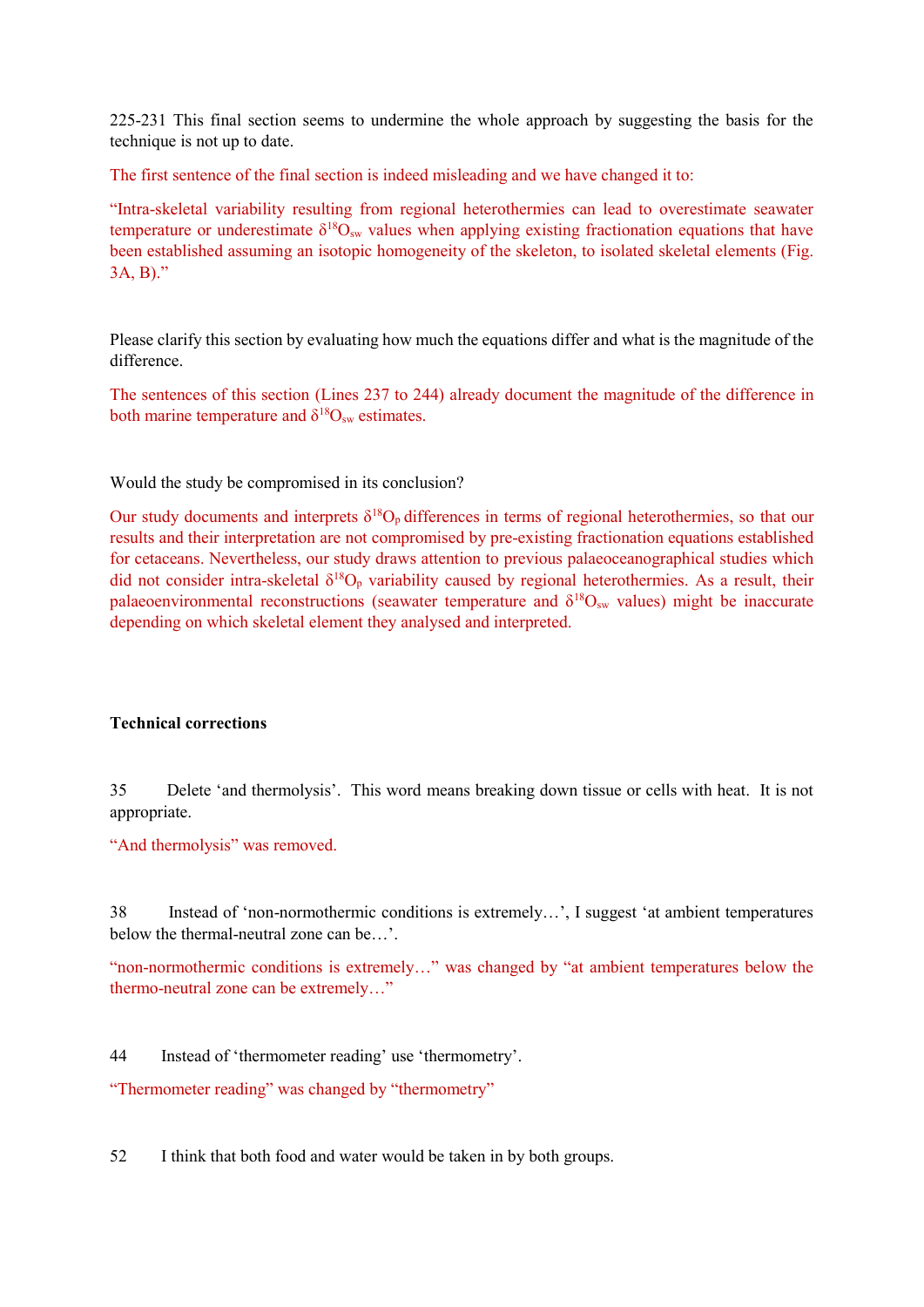Following the reviewer's recommendation, the sentence: "Indeed, vertebrate  $\delta^{18}O_p$  values reflect both the oxygen isotope composition of their body water  $(\delta^{18}O_{bw})$ , stemming from ingested water in osteichthyans or from food for marine mammals (Telfer et al.,1970; Hui, 1981; Ortiz, 2001; Rosen and Worthy, 2018)…"

Was replaced by:

"Indeed, vertebrate  $\delta^{18}O_p$  values reflect both the oxygen isotope composition of their body water  $(\delta^{18}O_{bw})$ , originating from ingested water, food and inhaled dioxygen (Telfer et al., 1970; Hui, 1981; Ortiz, 2001; Rosen and Worthy, 2018)…"

74 See notes above about the use of 'poikilothermic'.

We have replaced the term "poikilothermic" by "endothermic fish"

141 Instead of 'results' use 'result'.

The correction has been made.

154 Use 'prey', which is the pleural.

The correction has been made.

156 Can you provide some numbers for the bone variability to compare with 0.4 for water?

Inter-bone δ <sup>18</sup>Op variability for each group of studied organisms (dolphins and endothermic fish) were added to lines 162-163.

"Nevertheless, the seasonal changes in  $\delta^{18}O_{sw}$  of the water masses in which the sampled organisms fed are relatively small  $(\pm 0.4 \text{ %} \cdot \text{s}$ ; supplementary material, table S5) and cannot fully explain the inter-bone  $\delta^{18}O_p$  variability reported herein in dolphins and osteichthyans."

Was changed into

"Nevertheless, the seasonal changes in  $\delta^{18}O_{sw}$  of the water masses in which the sampled marine vertebrates fed are relatively small  $(± 0.4 %$ ; supplementary material, table S5) and cannot fully explain the inter-bone  $\delta^{18}O_p$  variability reported herein in dolphins and osteichthyans (respectively 1.5 ‰ and  $2.5\%$ <sub>0</sub>)."

155 Use 'appendicular skeleton', not 'these skeletal regions'.

As recommended by the reviewer, we have replaced the expression "these skeletal regions" by "appendicular skeleton".

171 Use 'little', not 'few'.

"Few" was changed by "little".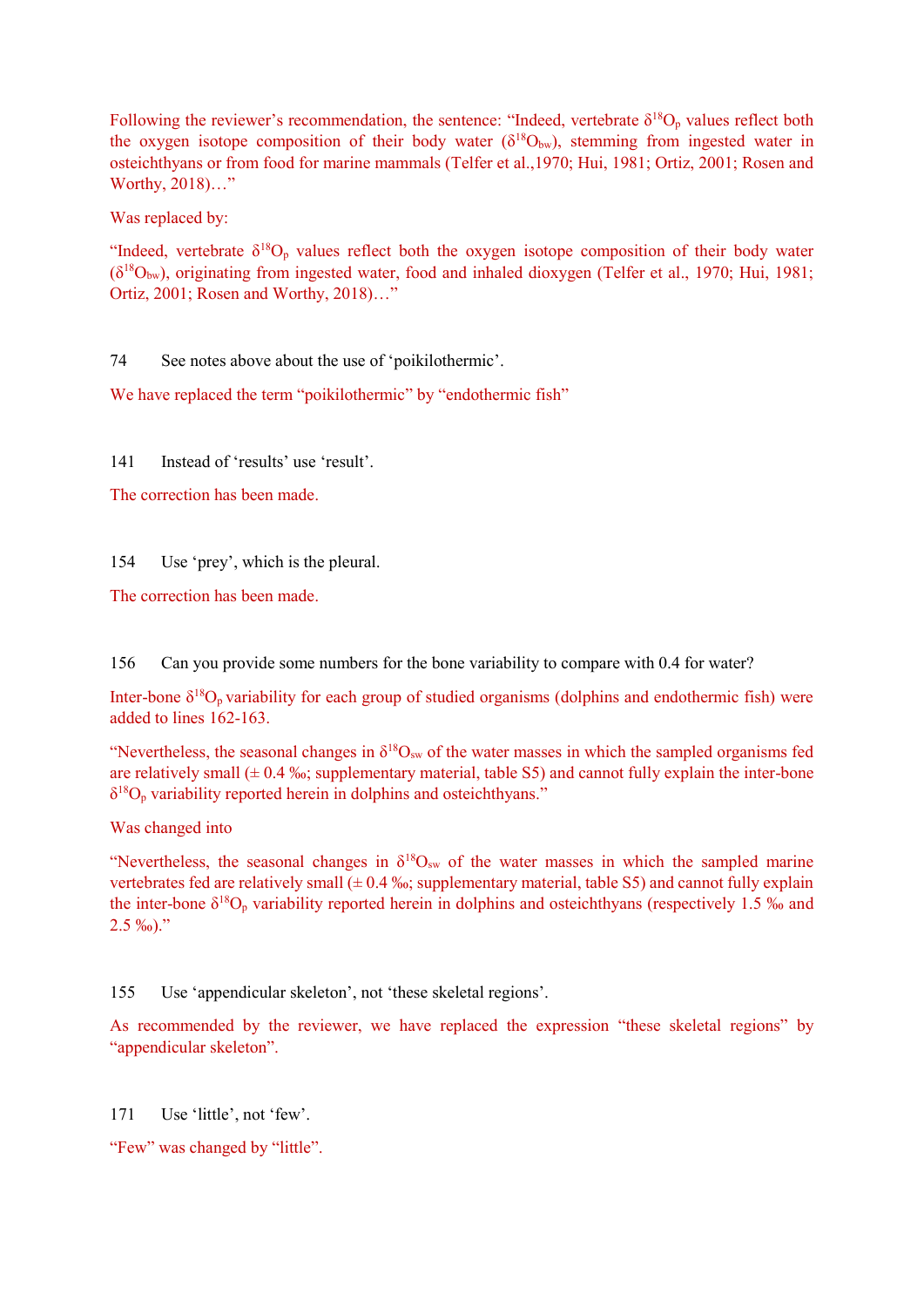177 This equation refers to temperature, but the preceding sentence refers to temperature differences. It is confusing.

In order to clarify, we replaced:

"Assuming only slight seasonal changes in marine mammal  $\delta^{18}O_{bw}$  values throughout the seasons and considering the  $\delta^{18}O_p$  values obtained (Table 1), our new isotope data can be used to estimate the temperature differences between limb and trunk in the sampled dolphins using the phosphate-water temperature scale published by Lécuyer et al. (2013):  $T^{\circ}C = 117.4 - 4.5 \left( \delta^{18}O_p - \delta^{18}O_{bw} \right)$  (Eq.1)

The obtained differences in mineralization temperature are of  $2 \pm 0.5$  °C for *D. delphis delphis*, and 1 ± 0.5 °C for *C. commersonii kerguelensis*. "

By

"The temperature differences between limb and trunk in the sampled dolphins can be calculated using differences in their  $\delta^{18}O_p$  values and the phosphate-water temperature scale published by Lécuyer et al. (2013):

 $T^{\circ}C = 117.4 - 4.5 \left( \delta^{18}O_p - \delta^{18}O_{bw} \right)$  (Eq.1)

Assuming only slight seasonal changes in marine mammal  $\delta^{18}O_{bw}$  we calculated differences in mineralization temperature between limbs and trunk of  $2 \pm 0.5$  °C for *D. delphis delphis*, and  $1 \pm 0.5$  °C for *C. commersonii kerguelensis*."

188 Carey et al. (1984) indicate that heat in tunas is also produced in the viscera. The reference (Carey et al. 1984) was added to the text.

201 Use 'have' not 'has'.

The correction has been made.

210 and 215 Here and earlier reference is made to thermal imaging. I would remove this, because it is irrelevant in these cases.

The text part on thermal imagery was removed.

449 Note subscript and superscript errors.

The corrections have been made.